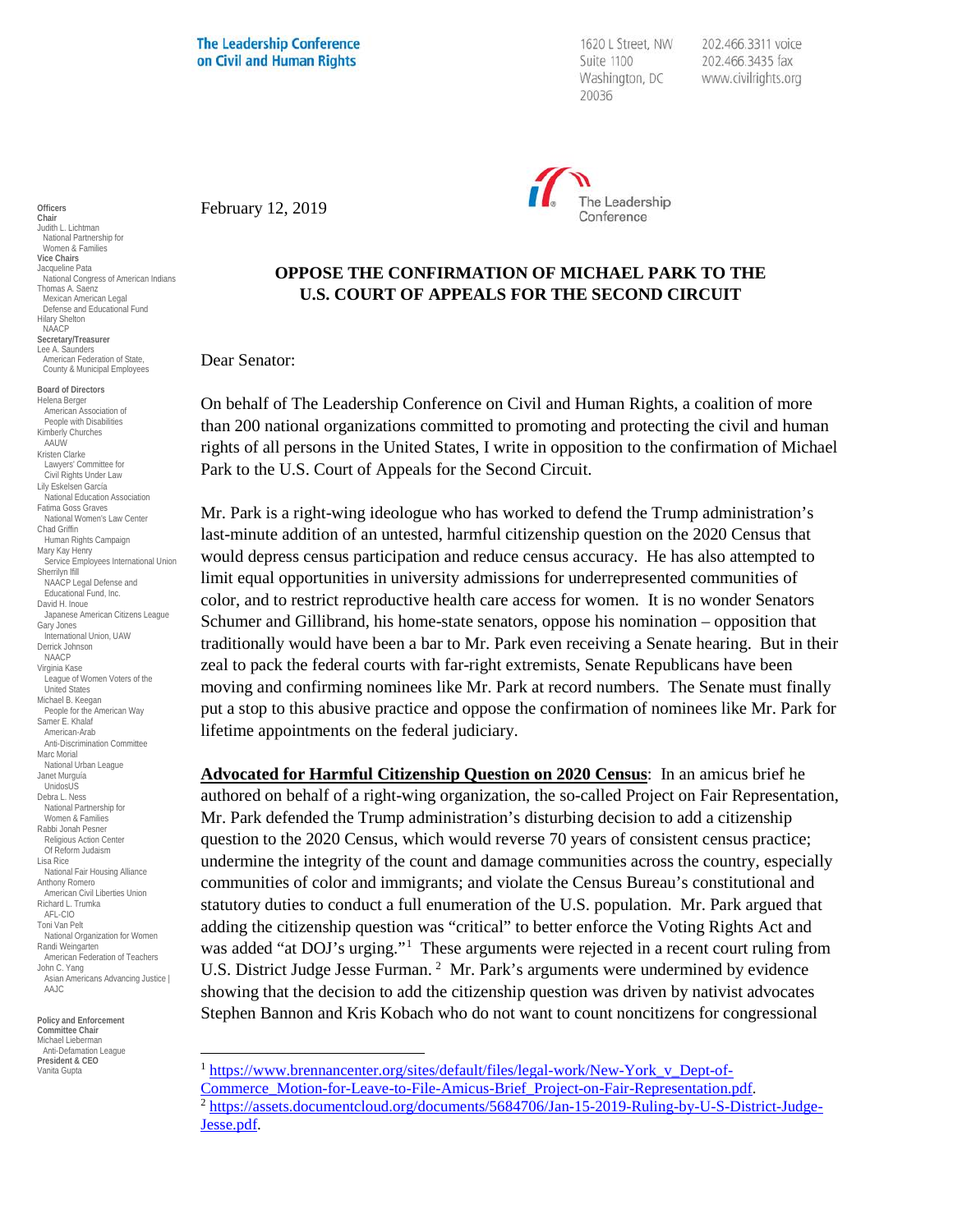February 12, 2019 Page 2 of 4



apportionment purposes.[3](#page-1-0) It was not based on Voting Rights Act enforcement needs or at the request of the Justice Department, as Mr. Park maintained. It is deeply troubling that Mr. Park would advance such specious and pretextual claims, and that he would defend President Trump's efforts to discriminate against immigrant and minority communities.

**Opposed Equal Opportunity Admissions Policies**: Mr. Park has been at the center of recent efforts to dismantle equal opportunity admissions programs in America's universities. Such programs are critical for advancing educational diversity, which, as the Supreme Court has noted, "promotes cross-racial understanding, helps to break down racial stereotypes, and enables students to better understand persons of different races."<sup>[4](#page-1-1)</sup> The Court has also concluded that "student body diversity promotes learning outcomes, and better prepares students for an increasingly diverse workforce and society."[5](#page-1-2) But Mr. Park has attacked equal opportunity programs and challenged their constitutionality in lawsuits against Harvard University, the University of North Carolina, and the University of Texas.

In the Harvard case, Mr. Park is one of the lead counsels for a right-wing organization, "Students for Fair Admissions," which seeks to have the Harvard equal opportunity program dismantled. As a recent news article noted, Mr. Park "is currently involved in one of the most high-profile and controversial lawsuits ever designed to end affirmative action in college admissions" and "if the case goes to the Supreme Court, as its backers seem to hope it will, it could ultimately end the consideration of race in admissions to all universities and colleges and shut out large numbers of minorities from top schools."[6](#page-1-3) Trial took place last fall before U.S. District Judge Allison Burroughs, but she has not yet issued an opinion.

Mr. Park represents the same right-wing plaintiff in a similar challenge brought against the University of North Carolina.<sup>[7](#page-1-4)</sup> In a brief filed just last month, Mr. Park attacked the university's equal opportunity admissions program as "a massive racial preference" that "cynically focuses on diversity at the most superficial level."<sup>[8](#page-1-5)</sup> Motions for summary judgment are pending in this case.

And in 2012, Mr. Park filed a brief with the Supreme Court in *Fisher v. University of Texas at Austin*, in which he argued that the admissions program at the University of Texas's flagship campus was racially discriminatory and should be struck down.<sup>[9](#page-1-6)</sup> Criticizing the value of campus diversity, Mr. Park declared: "Asking a student of a particular race to represent that race in class discussions would be an objectionable invitation to stereotyping and very poor pedagogy. Moreover, through the Internet, professors and students can instantly access any diverse viewpoint relevant to any class, regardless of the racial or ethnic

<span id="page-1-0"></span> <sup>3</sup> [https://slate.com/news-and-politics/2018/10/ross-bannon-kobach-collaborated-on-census-citizenship](https://slate.com/news-and-politics/2018/10/ross-bannon-kobach-collaborated-on-census-citizenship-question.html)[question.html.](https://slate.com/news-and-politics/2018/10/ross-bannon-kobach-collaborated-on-census-citizenship-question.html)

<span id="page-1-1"></span><sup>4</sup> *Fisher v. University of Texas at Austin*, 136 S. Ct. 2198, 2210 (2016).

<span id="page-1-2"></span><sup>5</sup> *Id.*

<span id="page-1-3"></span><sup>6</sup> [https://www.motherjones.com/politics/2018/10/trump-appeals-court-nominee-is-working-to-end-affirmative-](https://www.motherjones.com/politics/2018/10/trump-appeals-court-nominee-is-working-to-end-affirmative-action-at-harvard/)

<span id="page-1-4"></span> $a<sup>7</sup>$ [http://samv91khoyt2i553a2t1s05i-wpengine.netdna-ssl.com/wp-content/uploads/2019/01/158-SFFA-Brief-ISO-](http://samv91khoyt2i553a2t1s05i-wpengine.netdna-ssl.com/wp-content/uploads/2019/01/158-SFFA-Brief-ISO-MSJ.pdf) $\frac{\text{MSJ.pdf}}{8 \text{Id}}$ .

<span id="page-1-5"></span>

<span id="page-1-6"></span><sup>&</sup>lt;sup>9</sup> [https://www.americanbar.org/content/dam/aba/publications/supreme\\_court\\_preview/briefs/11-](https://www.americanbar.org/content/dam/aba/publications/supreme_court_preview/briefs/11-345_petitioneramcucurrentandfmrcivilrightsofficials.authcheckdam.pdf)

[<sup>345</sup>\\_petitioneramcucurrentandfmrcivilrightsofficials.authcheckdam.pdf.](https://www.americanbar.org/content/dam/aba/publications/supreme_court_preview/briefs/11-345_petitioneramcucurrentandfmrcivilrightsofficials.authcheckdam.pdf)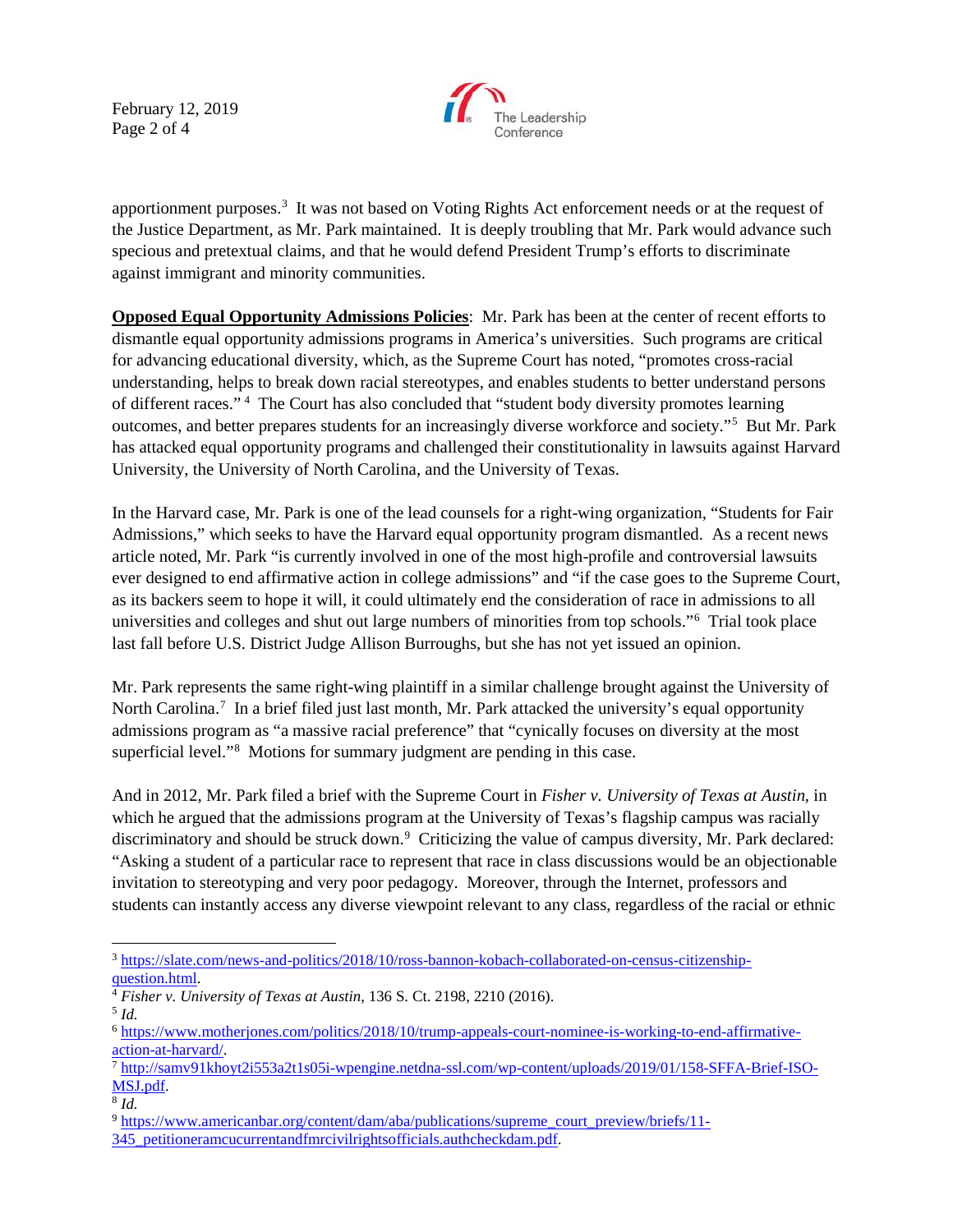February 12, 2019 Page 3 of 4



identifications of course classmates."[10](#page-2-0) The Supreme Court rejected such misguided, ideological arguments and remanded the case so the Texas admissions process could be evaluated by lower courts under the proper standard. Mr. Park's hostility to equal opportunity admissions programs is alarming, and he would be incapable of approaching such cases with an open mind if he were a judge.

**Hostile to Women's Reproductive Rights**: Mr. Park has attempted to restrict access to reproductive health care for women. He represented Kansas in an effort to defund Planned Parenthood by terminating its Medicaid contracts, which allow Planned Parenthood clinics to provide contraception, cancer screenings, and other vital health care services to nearly 200,000 Kansas residents who receive insurance through Medicaid.<sup>11</sup> The Tenth Circuit rejected his arguments in February 2018,<sup>12</sup> and the Supreme Court affirmed that decision by denying Mr. Park's certiorari petition in December 2018.[13](#page-2-3)

In addition, Mr. Park defended the Trump administration's efforts to block two young women who were undocumented from accessing abortion care in December 2017. [14](#page-2-4) He argued that Jane Roe and Jane Poe were not entitled to abortions because "[e]ven aliens who have effected entry into the United States could not assert a constitutional right to an elective abortion absent connections to this country."[15](#page-2-5) His arguments were rejected by U.S. District Judge Tanya Chutkan, who held that the women were legally entitled to an abortion and issued a temporary restraining order requiring the Trump administration to allow the women access to abortion-related medical care.[16](#page-2-6)

**Ideological Affiliations**: Mr. Park has been a member of the Federalist Society for the past decade and serves on the executive committee of one of its practice groups. This out-of-the-mainstream legal organization represents a sliver of America's legal profession – just four percent – yet more than 80 percent of President Trump's circuit court nominees, and a significant number of his district court nominees, have been Federalist Society members. Since 2015, Mr. Park has worked at the law firm of Consovoy McCarthy Park PLLC, which has been called "the go-to legal shop for conservative ideologues looking to fight everything from voting rights to affirmative action to abortion, particularly at the Supreme Court."[17](#page-2-7)

**Lack of Home-State Senator Support**: Due to his extreme record, Mr. Park is opposed by Senators Schumer and Gillibrand, his home-state senators. Nominating someone over the objection of their homestate senators departs from past Senate tradition and subverts the Constitution's advice and consent process. It is particularly alarming when one of those senators is the leader of his Senate caucus. The Congressional Research Service has identified only three known instances during the 102-year history of

 <sup>10</sup> *Id.*

<span id="page-2-1"></span><span id="page-2-0"></span><sup>&</sup>lt;sup>11</sup> https://www.plannedparenthood.org/about-us/newsroom/press-releases/supreme-court-denial-is-a-victory-for-<br>planned-parenthood-patients.

<span id="page-2-2"></span><sup>&</sup>lt;sup>12</sup> Planned-Parenthood of Kansas v. Andersen, 882 F.3d 1205 (10th Cir. 2018).<br><sup>13</sup> https://www.supremecourt.gov/opinions/18pdf/17-1492 g3bi.pdf.

<span id="page-2-3"></span>

<span id="page-2-4"></span> $^{14}$  [https://www.politico.com/f/?id=00000160-6f4e-da3c-a371-ef7eaa260000.](https://www.politico.com/f/?id=00000160-6f4e-da3c-a371-ef7eaa260000) 15 *Id.* 

<span id="page-2-6"></span><span id="page-2-5"></span>

<sup>16</sup> *Garza v. Hargan*, No. 17-cv-02122, 2017 WL 6462270 (D.D.C. Dec. 18, 2017).

<span id="page-2-7"></span><sup>&</sup>lt;sup>17</sup> [https://www.motherjones.com/politics/2018/10/trump-appeals-court-nominee-is-working-to-end-affirmative](https://www.motherjones.com/politics/2018/10/trump-appeals-court-nominee-is-working-to-end-affirmative-action-at-harvard/)[action-at-harvard/.](https://www.motherjones.com/politics/2018/10/trump-appeals-court-nominee-is-working-to-end-affirmative-action-at-harvard/)